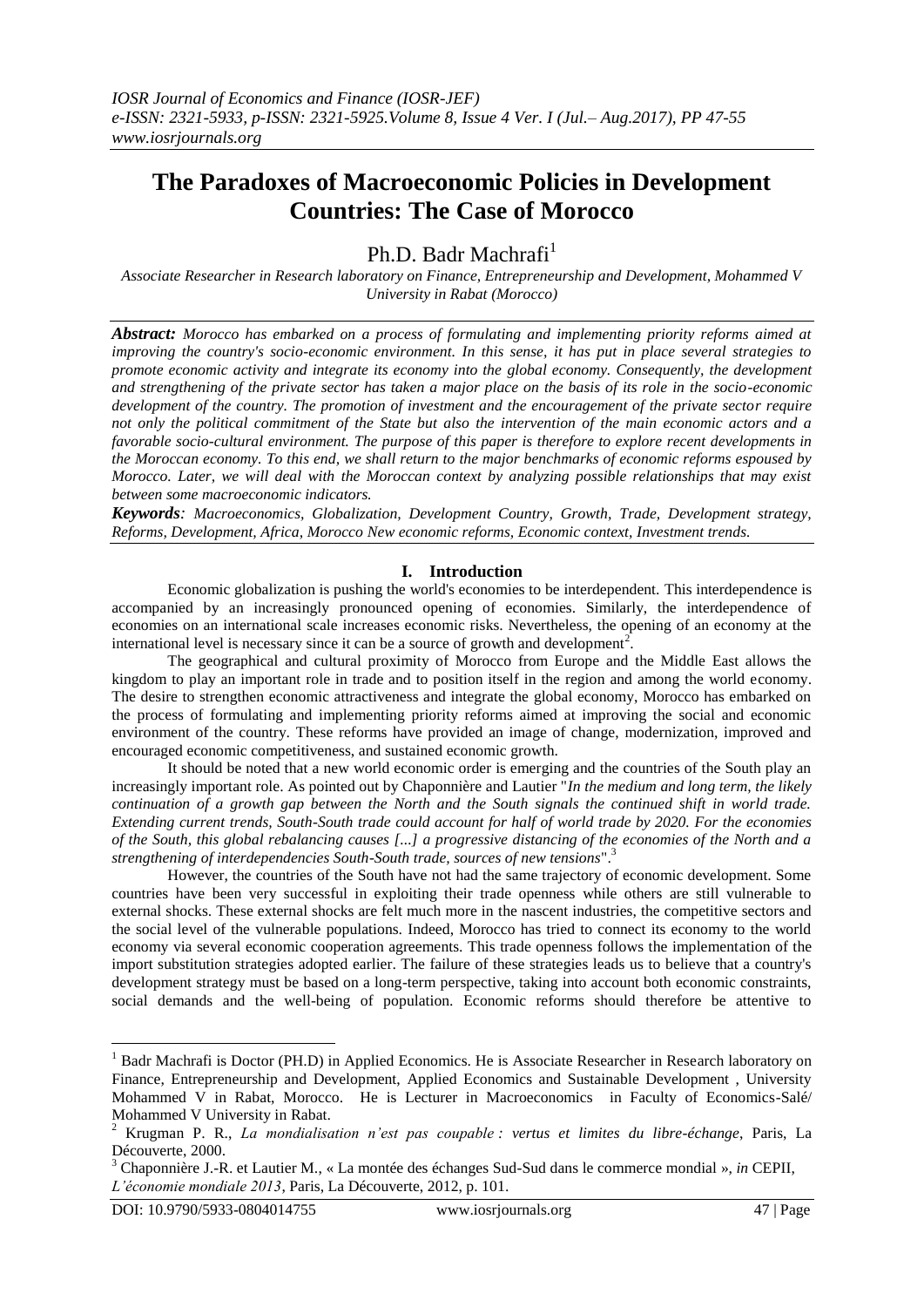developments in economic actors in order to improve the economic and institutional environment<sup>4</sup> and to increase production and encourage foreign investment.

This work will begin with an observation and deepening of the global context based on the indicators. We will then present the reforms and the macroeconomic context of the business climate in Morocco.

# **II. Trends in Growth and Foreign Direct Investment in the International Environment 2.1 Trend in the GDP growth rate**

Over the course of 2008 and the last three years, global economic conditions have been characterized by a slowdown due to the multiple crises, notably the subprime crisis, which has affected the US banking sector and is being shifted into an economic crisis. Indeed, several banks have bet on US subprime bonds that have been very profitable, and recently the sovereign debt crisis that affects the United States of America. The effects of these various shocks have weighed on the climate of global economic activity, particularly in terms of growth, inflation and unemployment.

The period following the global financial crisis between 2007-2009 (Table 1) experienced a downward trend in the GDP growth rate, which was not confined to advanced economies, as this trend was observed in all regions.

|      | North Africa<br>and the<br>Middle East | South<br>Asia | East Asia<br>and the<br>Pacific | Africa | Latin<br>America and<br>the Caribbean | North<br>America | Europe<br>and<br>Central<br>Asia | Central Europe<br>and the Baltic<br><b>States</b> | European<br>Union |
|------|----------------------------------------|---------------|---------------------------------|--------|---------------------------------------|------------------|----------------------------------|---------------------------------------------------|-------------------|
| 2000 | 5,62                                   | 4.08          | 4,88                            | 3,62   | 3,76                                  | 4,20             | 4,32                             | 4,05                                              | 3,87              |
| 2001 | 1,94                                   | 4,31          | 2,68                            | 3,94   | 0.95                                  | 1,05             | 2,25                             | 3,08                                              | 2,17              |
| 2002 | 2,35                                   | 3,71          | 3,60                            | 2,97   | 0.34                                  | 1,90             | 1,72                             | 3,46                                              | 1,01              |
| 2003 | 4,63                                   | 7,24          | 4,26                            | 4,87   | 1,59                                  | 2,71             | 1,87                             | 4,44                                              | 0,72              |
| 2004 | 8,40                                   | 7,54          | 5,15                            | 11,62  | 6,21                                  | 3,72             | 3,26                             | 5,59                                              | 2,33              |
| 2005 | 5,61                                   | 8.79          | 5,05                            | 5,56   | 4.49                                  | 3,33             | 2,71                             | 4,92                                              | 1,70              |
| 2006 | 6,80                                   | 8.67          | 5,55                            | 7,05   | 5,31                                  | 2,66             | 3,93                             | 6,57                                              | 3,24              |
| 2007 | 6,16                                   | 8,07          | 6,50                            | 7,07   | 5,71                                  | 1,81             | 3,69                             | 6,40                                              | 3,02              |
| 2008 | 5.02                                   | 3,88          | 3,51                            | 5,39   | 3.98                                  | $-0.17$          | 0,98                             | 3,78                                              | 0,43              |
| 2009 | 1,58                                   | 7,61          | 1,35                            | 2,85   | $-1,72$                               | $-2,79$          | $-4,50$                          | $-3,69$                                           | $-4,52$           |
| 2010 | 5,11                                   | 9,06          | 7,06                            | 5,39   | 5,77                                  | 2,58             | 2,63                             | 1,93                                              | 2,09              |
| 2011 | 3,71                                   | 6,31          | 4,61                            | 4,32   | 4,38                                  | 1,75             | 2,20                             | 3,13                                              | 1,55              |
| 2012 | 3,15                                   | 5,54          | 4,66                            | 3,72   | 2,82                                  | 2,17             | 0,13                             | 0,57                                              | $-0,91$           |
| 2013 | 2,65                                   | 6.18          | 4,74                            | 4,76   | 2,76                                  | 1,75             | 0,63                             | 1,33                                              | $-0,26$           |
| 2014 | 3,03                                   | 6,79          | 4,10                            | 4,59   | 0,91                                  | 2,39             | 1,61                             | 2,94                                              | 1,16              |
| 2015 | 3,08                                   | 7,41          | 4.09                            | 3,01   | $-0.18$                               | 2,43             | 1,77                             | 3,62                                              | 2,03              |

**Table 1 :** GDP growth (annual %)

Source: developed by the author using data from the World Bank

During the 2007-2009 crisis, the effects of financial shocks in the United States and the global financial crisis had negative effects on output. The impact of the crisis depends on the strength of the ties with the country from which the shock originates and its nature. Countries that have closer trade ties with the countries affected by the shock or use the currency of these countries in their trade have been more affected by the crisis than other countries. "*Financial turmoil has had little direct impact on low-income countries, which are largely excluded from international financial markets, and emerging countries that have avoided large external deficits and accumulated large reserves In the years leading up to the crisis. Most emerging countries in Asia and Latin America were able to contain the rise in unemployment during the crisis and to achieve a rapid recovery in domestic demand, which led to the growth of their output in 2010. In the first quarter of 2010, some major*  emerging countries in these regions have even experienced double-digit growth rates"<sup>5</sup>.

After a period of recession due to the crisis, the growth rate of world GDP to return to the trend from 2010 in most regions, except for the euro area, where the recovery is much slower, (Greece, Portugal and

<sup>4</sup> Stiglitz J. E., *La Grande désillusion*, Paris, Fayard, 2002

<sup>&</sup>lt;sup>5</sup> Rapport sur le commerce et le développement p.3, « Conférence des Nations Unies sur le commerce et le développement », Genève, 2010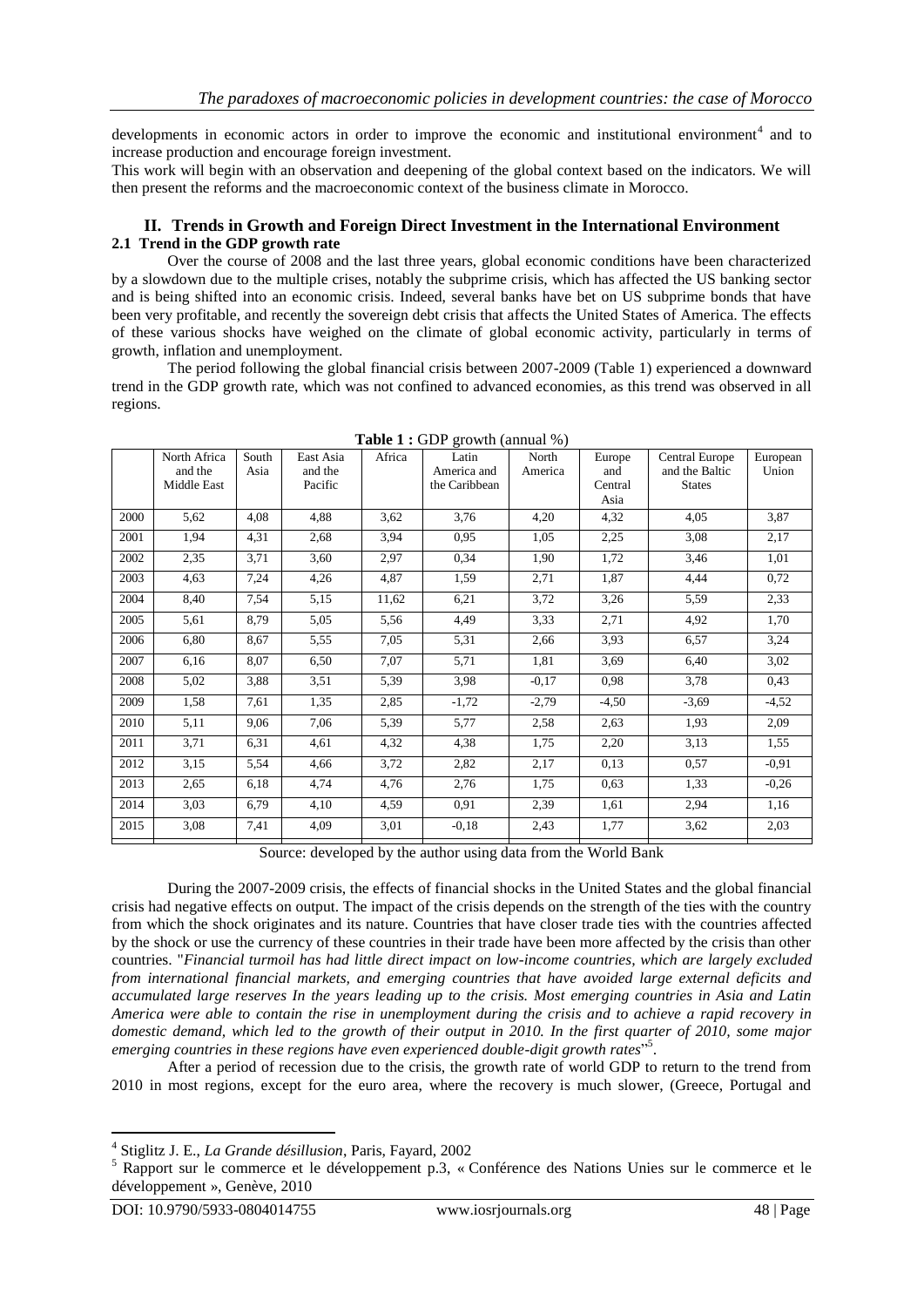Spain), which allowed for a review of the economic strategies put in place by the European Union for these countries and the depreciation of the euro against the dollar.

According to the World Bank's World Economic Outlook, global economic growth is expected to strengthen to 2.7% in 2017, thanks in particular to a recovery in manufacturing and trade, a renewed confidence in the markets and Stabilization of commodity prices, which enable emerging and developing countries to return to growth. In advanced economies, growth is expected to reach 1.9% in 2017, and in emerging and developing economies it will rise to 4.1% this year (from  $3.5\%$  in 2016)<sup>6</sup>.

## **2.2. Trends in foreign direct investment**

According to an UNCTAD report on investment<sup>7</sup>, the crisis has changed the distribution of foreign direct investment and destination areas. "*Investments in developing countries and countries in transition have surged, with their share of global investment flows rising to 43% in 2008. This increase is partly explained by a sharp decline in flows of investment to developed countries (29%). In Africa, foreign investment has reached an unprecedented level, with West Africa carving out the lion's share with a 63% increase over 2007, South-East Asia, South Asia and With an increase of 17%, reached a new record; Investment in West Asia continued to increase for the sixth consecutive year; In Latin America and the Caribbean, the increase was 13%; South East Europe experienced their eighth consecutive year of increase. However, in 2009, foreign direct investment fell in all regions of the world* ".

After the crisis, global foreign direct investment flows began to recover in 2010, with a slight increase globally, more than \$ 1,200 billion in 2010, reaching between 1,300 and 1500 billion dollars, and between 1600 and 2000 billion in 2012. Even with this recovery, the crisis has not put an end to the risks and uncertainties that weigh on the development and growth of the business environment, Economy is still fragile.

Global growth remains weak, its dynamics are changing and forecasts are likely to be further revised downwards. As a result, new challenges are emerging and contagion effects may become more of a concern.

On the other hand, the slowdown in growth of the main players in the global market such as the United States, the European Union or China will weigh on many other countries, notably emerging countries and developing countries that export commodities. On the other hand, long-standing problems, namely a fragmented financial system in the euro area and a disturbing public debt in all major advanced countries, such as the United States, remain unresolved and could lead to further crises. The global economic crisis brings us to the question of the effectiveness of stable state regulatory institutions and the need for stable governance.

According to the report of the World Trade Organization of the year 2013, the different growth dynamics in these different countries should react together to face the tightened inflationary pressures, for two reasons. First, the recovery in advanced economies will not lead to a major reduction in output gaps, which remain high. Second, commodity prices fell against a backdrop of increased supply and lower demand growth in the main emerging countries, notably China. The latest projections for fuel and non-combustible products show moderate declines in 2013 and subsequent years according to the International Monetary Fund. After falling considerably in 2015, foreign direct investment flows to the countries in transition are expected to recover somewhat.

|      | North Africa | South | East Asia and | Africa | Latin     | North   | Europe  | Central       | European |
|------|--------------|-------|---------------|--------|-----------|---------|---------|---------------|----------|
|      | and the      | Asia  | the Pacific   |        | America   | America | and     | Europe and    | Union    |
|      | Middle East  |       |               |        | and the   |         | Central | the Baltic    |          |
|      |              |       |               |        | Caribbean |         | Asia    | <b>States</b> |          |
| 2000 | 1,30         | 0,70  | 2,11          | 1,90   | 3,67      | 3.79    | 7,68    | 5,52          | 8,21     |
| 2001 | 0,87         | 0,90  | 1,66          | 4,57   | 3,45      | 1,76    | 3,65    | 4,61          | 3.82     |
| 2002 | 1,02         | 0,94  | 1.44          | 3,01   | 3,01      | 1,14    | 3,68    | 5.02          | 3.90     |
| 2003 | 1,83         | 0,61  | 1,47          | 3,00   | 2,38      | 0.95    | 2,76    | 3,22          | 2,74     |
| 2004 | 2,60         | 0.81  | 2,06          | 2,14   | 3,09      | 1,58    | 2,78    | 5.44          | 2,87     |
| 2005 | 4,81         | 1,03  | 1,83          | 2,90   | 2,88      | 1,15    | 5,91    | 6,01          | 6.56     |
| 2006 | 6,18         | 2,12  | 2,70          | 2,07   | 2,91      | 2,36    | 6,79    | 8,01          | 7,12     |
| 2007 | 6,00         | 2,18  | 3.25          | 3.25   | 3,46      | 2,89    | 8,65    | 11,91         | 9.36     |
| 2008 | 4,37         | 3,38  | 2,73          | 3,70   | 3,31      | 2,48    | 5,31    | 9,09          | 5.63     |

**Table 2 :** Foreign Direct Investment (% of GDP)

<sup>6</sup> Worldbank

<sup>7</sup> Conférence des nations unies sur le commerce et le développement, rapport sur l'investissement dans le monde, 2009 et 2010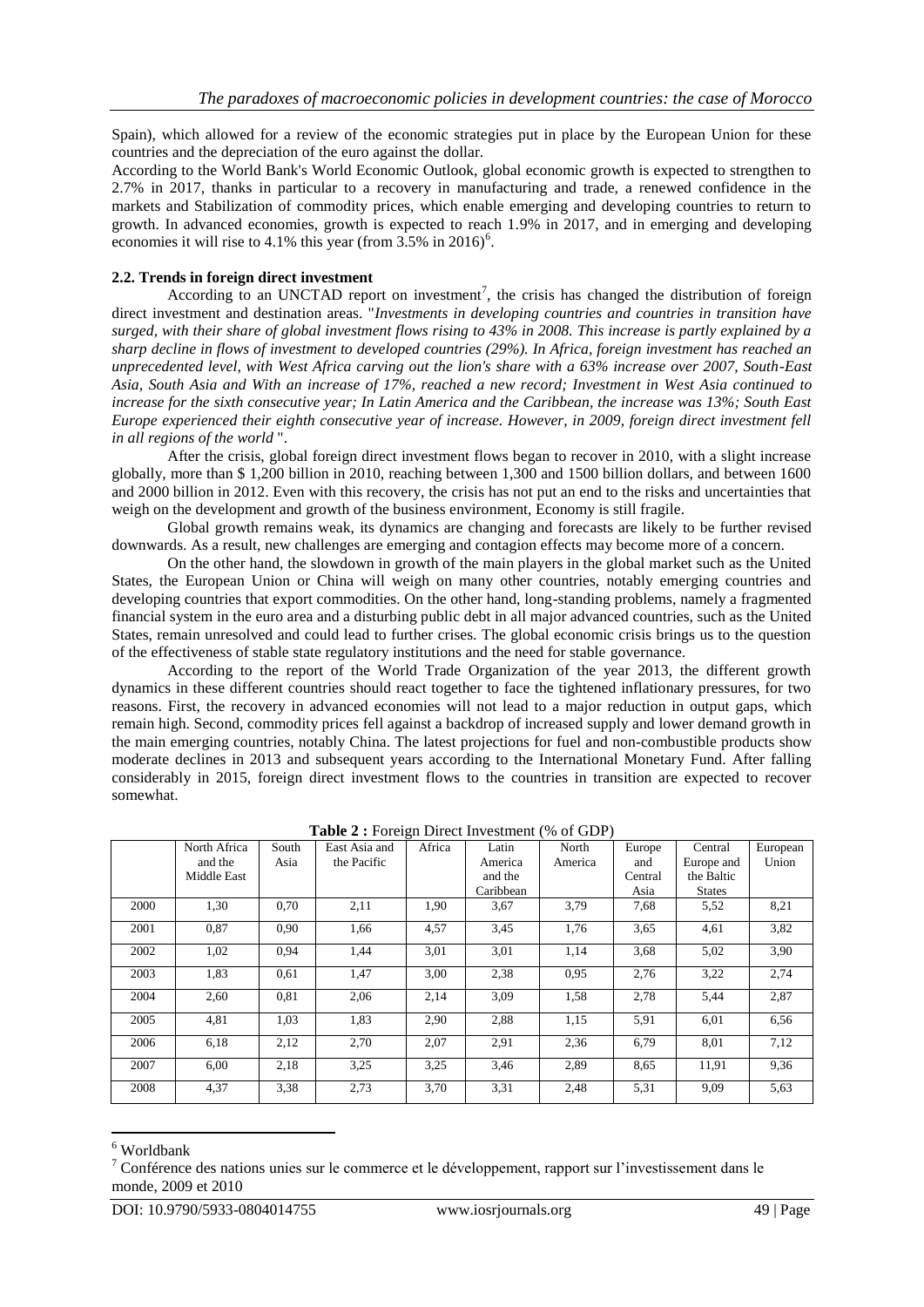| 2009 | 3,52 | 2,38 | 1,97 | 3,63 | 2,21 | 1,11 | 2,86 | 2,43 | 2,61 |
|------|------|------|------|------|------|------|------|------|------|
| 2010 | 3,15 | 1,55 | 2,93 | 2,10 | 3,37 | 1,74 | 3,32 | 1,56 | 3,41 |
| 2011 | 1,97 | 1.79 | 2,84 | 2.69 | 3,56 | 1,71 | 4,30 | 3,42 | 4,64 |
| 2012 | 1,76 | 1,21 | 2,46 | 2.29 | 3.49 | 1,63 | 4,06 | 2,88 | 4,25 |
| 2013 | 1,68 | 1,42 | 2,78 | 2,28 | 3,23 | 1,86 | 3,00 | 1,06 | 3,37 |
| 2014 | 1,52 | 1,56 | 2,80 | 2,55 | 3,49 | 1,42 | 2,08 | 3,71 | 2,14 |
| 2015 | 1,74 | 1,85 | 2,80 | 2,62 | 3,76 | 2,22 | 3,46 | 1,89 | 3,40 |

*The paradoxes of macroeconomic policies in development countries: the case of Morocco*

Source: developed by the author using data from the World Bank

In 2015, foreign direct investment in Africa declined by 7% from the previous year, with only \$ 54 billion. This is explained by the decline in commodity prices that has discouraged foreign direct investment in resource-rich countries. On the other hand, North Africa saw an increase in inflows of foreign direct investment, which offset the decline in investment in sub-Saharan Africa, especially in West and Central Africa.

From the World Bank's World Economic Outlook, by 2016, foreign investment in Africa is expected to increase modestly as a result of liberalization measures and planned privatizations of public enterprises.

Regarding flows of foreign direct investment to developing Asia increased by 16%, with a new record of \$ 541 billion. This strong increase is largely explained by the results of the countries of East Asia and South Asia. Foreign direct investment inflows are expected to weaken in 2016 and fall to their 2014 levels. Foreign direct investment inflows from the region's countries fell by about 17 per cent to \$ 332 billion - Decline since 2012<sup>8</sup>.

# **III. The macroeconomic context of doing business in Morocco**

To develop economic activity and integrate into the global economy, Morocco has embarked on the process of formulating and implementing priority reforms aimed at improving the country's social and economic environment.

# **3.1 New economic reforms in Morocco**

The desire to strengthen economic attractiveness and integrate the world economy, Morocco has implemented reforms that have allowed us to give an image of change, modernization, improve and encourage economic competitiveness, and Support economic growth. The geographical and cultural proximity of Morocco from Europe and the Middle East allows the kingdom to play an important role in trade and to position itself in the region and among the world economy.

In a context of liberalization and integration into the world economy, Morocco has committed itself to helping build a stable business climate with a reliable legislative and institutional framework with a group of laws in order to make them conform to international standards (example of the Competition and Price Freedom Act, which establishes rules for the control of pricing policies and consumer protection). The Kingdom set up the National Committee for the Business Environment (CNEA) in December 2009, which aims to strengthen inter-ministerial coordination and public-private dialogue, and to establish strategic steering of reforms. It is part of the National Pact for Industrial Emergence and has four main objectives:

- $\checkmark$  Simplify and strengthen the transparency of administrative procedures;
- $\checkmark$  Modernize business law;
- $\checkmark$  Improve resolution of commercial disputes;
- $\checkmark$  Improve consultation and communication on reforms.

Following the policy of regionalization launched by Morocco. In 2002, the Kingdom created the Regional Investment Centers. Their functioning is adapted to the policy of regionalization; they are intended to facilitate the creation of business and investment. The IRCs can coordinate and complement the operation of the Moroccan Investment Development Agency (AMDI).

Morocco's openness to the world economy has been reflected in free trade agreements with:

- $\checkmark$  the European Union, which entered into force on 1 March 2000, which is the main trading partner of the Kingdom and an advanced status, granted in 2008, which is marked by a legislative and regulatory status that allowed Morocco to integrate The internal market of the European Union;
- $\checkmark$  Morocco signed with the United States of America (concluded in 2004);
- $\checkmark$  The United States of America, which was signed in 2004 and came into force in 2006 and is characterized by being a comprehensive exchange agreement;

<sup>8</sup> http://unctad.org/fr/PublicationsLibrary/wir2016\_Overview\_fr.pdf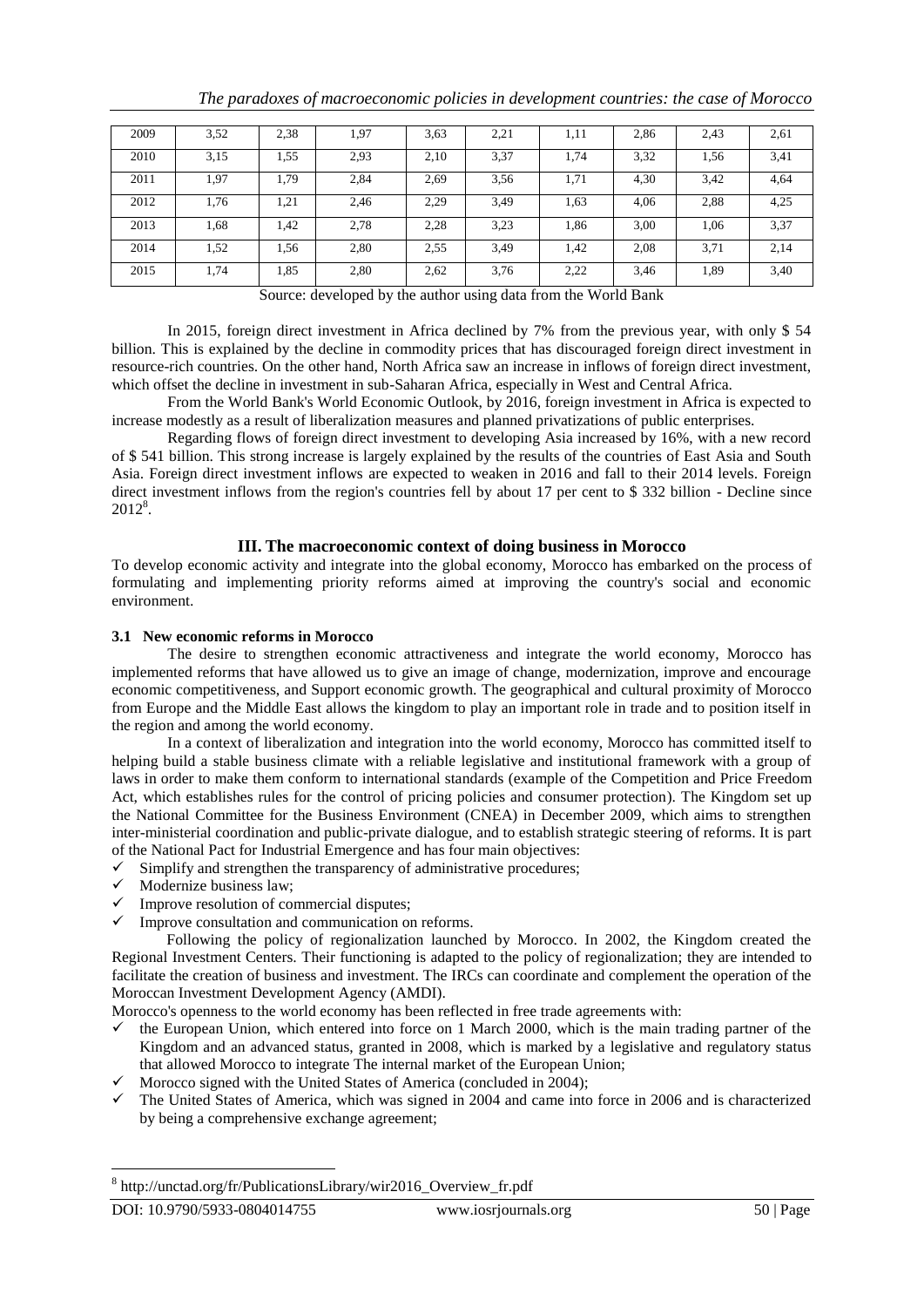$\checkmark$  Morocco has also signed an agreement with the Mediterranean Arab countries to strengthen regional economic integration with several countries: Egypt, Jordan and Tunisia. It is implemented on 27 March 2007, but it is facing difficulties in its implementation. So with other African countries, with the aim of encouraging and encouraging the exports of Moroccan products.

Morocco has launched several sectoral strategies to promote all sectors of economic activity:

- The agricultural sector, with the Green Morocco Plan, which is interested in increasing production and encouraging exports of agricultural products;
- $\checkmark$  The Halieutis Plan is a plan designed to develop and strengthen martin and fish farming;
- $\checkmark$  To encourage and develop the craft sector, Morocco has established the Vision 2015 Plan;
- $\checkmark$  The development of tourism has also played a part in the strategies developed by the Kingdom, which is one of the sectors that help the growth of the national economy.
- $\checkmark$  To reduce the energy bill, Morocco has put in place Plan Energy tries to develop renewable energies by adapting a Solar Plan in March 2010.
- $\checkmark$  For the logistics sector, Morocco has developed a strategy to strengthen infrastructure such as the port of Tangier Med, which has become one of the main ports on an international scale and adopting a Logistics Plan to organize and boost the sector.
- $\checkmark$  To develop e-government and reduce the digital divide by adopting the Morocco Numeric 2013 Plan, an E-Morocco strategy was launched in 2009.
- $\checkmark$  In May 2005, Morocco implemented the National Initiative for Human Development (INDH) in order to reduce social deficits for people with high vulnerability or specific needs and the promotion of incomegenerating activities.

Even with all these diversifications that reflect the integration of Morocco into the rails of growth and integration into the global economy. These strategies have experienced implementation difficulties and lack of consistency.

### **3.2 The macroeconomic context in Morocco**

In the macroeconomic context, in addition to its advanced status with the European Union, Morocco has set up so-called sectoral development strategies aimed at developing the business climate in the Kingdom. In general, the impact of the crisis varies according to their degree of integration with the world economy, and the soundness of the financial system. According to a study carried out by the High Commission for Planning, on 30 June 2010, the Moroccan economy was able to escape from the financial crisis of 2007 due to two main reasons: the weak integration of the Moroccan economy into the world system and the Regulatory framework of

the Moroccan financial system complies with prudential rules example Basel II. The Moroccan economy felt the effects of the crisis on its main sectors, which are of great importance for the development and growth of the economy, were directly affected by the crisis.



**Figure 1 :** Volatility of the growth rate in Morocco

Source: developed by the author using data from the World Bank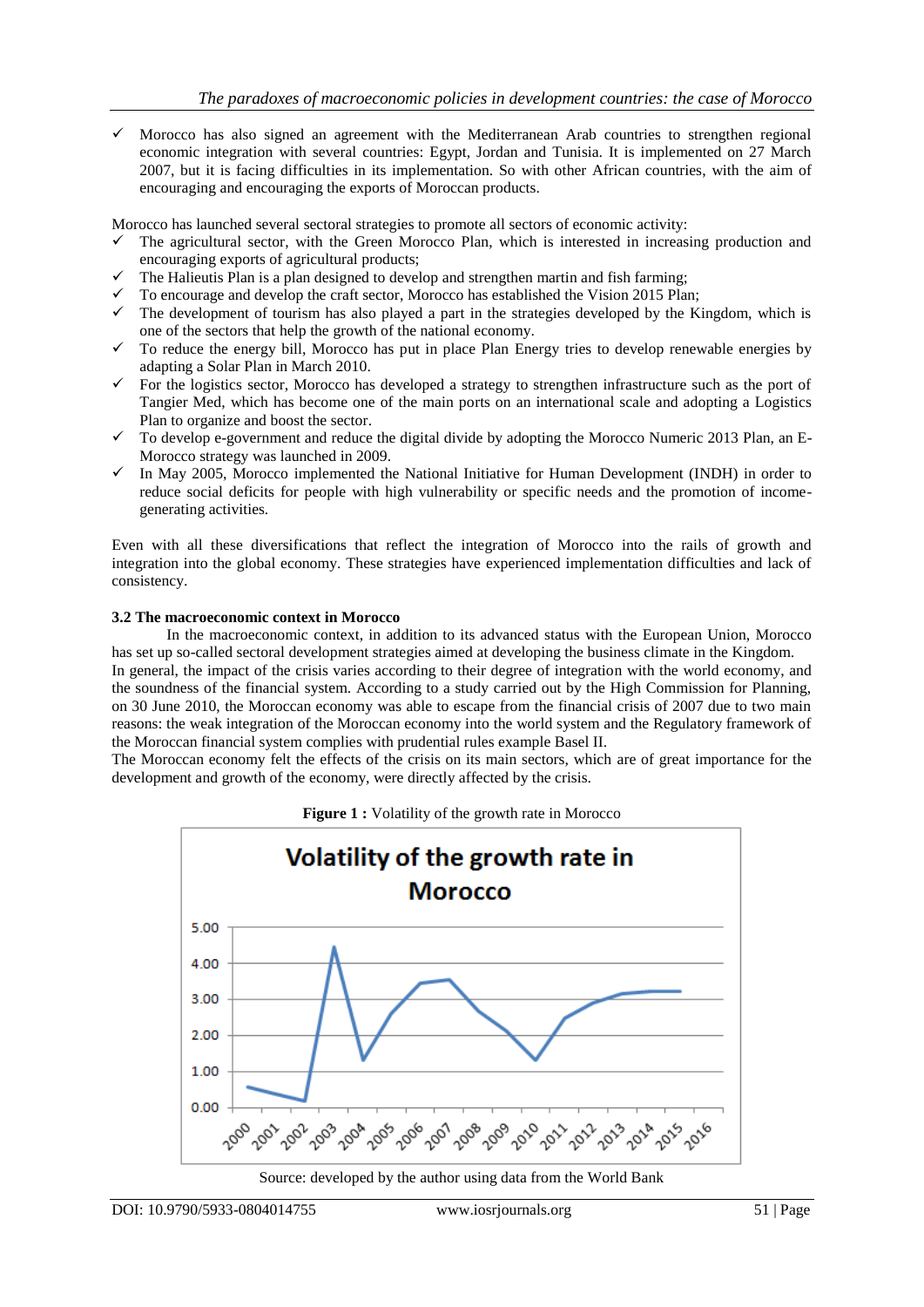Moroccan economic growth remains dependent on the vagaries of the weather. Following the good harvest in 2009, the farming campaign of 2009-2010 was marked by a good trend, with a 22% increase compared to the average of the past five years. The secondary and tertiary sectors were the main sectors that boosted growth in 2010 excluding the agricultural sector.

After a record cereal production in 2015, Morocco experienced a severe drought in 2016. Agricultural production, which still accounts for around 15% of the country's GDP, declined by about 10%.

The Moroccan economy continued its trend in 2011, with real GDP growth of 5%, which was driven by a 5.6% increase in non-agricultural GDP. On the other hand, GDP growth in 2012 was estimated at 3.6% due to unstable global demand and average agricultural activity. Despite this, 2013 will be a year of growth recovery, which will be adjusted to around 5% according to OECD forecasts. Nevertheless, the forecasts were optimistic following the particular political climate and uncertainties about the composition of the new government in the second half of 2013.

According to the Ministry of Tourism, the tourism sector, which is one of the sources of foreign exchange for the country, experienced a slight increase of 2% in 2009. Overnight stays in accommodation establishments decreased of 1.4% and tourism revenues decreased by 5%, which seems to be less affected by the crisis. In 2010, travel receipts and tourist arrivals increased by more than 6.8% and 11% respectively in 2009, followed by an increase of more than 4.4% and 0.6% in 2011. Against travel receipts fell in 2012 by less than 1.7% and tourist arrivals increased by more than 0.4% even with the crisis that affected the European Union and the wars that took place in the region Mediterranean countries, Morocco has been able to control and stabilize the development of the sector.

The investment rate, which rose sharply to 30% of GDP in 2007, experienced some setbacks during the crisis period. This had an effect on the unemployment rate, which rose from 9.6% in 2008 to 9.1% in 2009. The tourism sector was also affected by the decline in foreign direct investment. The latter declined by 26.3% and 29.2% respectively in 2008 and 2009, respectively.

Following the recession of the country's main partners (France and Spain), transfers of Moroccans residing abroad fell by 3.5% in the fourth quarter of 2008, resulting in a 5 , 4% of transfers of Moroccans residing abroad in 2009<sup>9</sup> against an annual growth of 7.4% between the period 2002-2007, with a 15% increase in 2007.

In 2012, the Moroccan economy went through a very difficult period due to the increase in the price of energy products, compensation expenses rose  $12%$  to reach 55 billion dirhams<sup>10</sup> which exacerbated the external imbalances And fiscal, which has impacted economic growth. According to the governor of Bank Al Maghrib, the rate of economic growth in 2012 reached 2.7% following the decline in global growth and the crisis that affected the main partners of the Kingdom. This is due to the growth of the services sector as well as the increase in domestic demand, although the rate of inflation did not exceed 1.3%.

Following the annual report of the Economic, Social and Environmental Council, "*the current account of the balance of payments recorded significant deficits, reaching 9% of GDP after 8% in 2011*". This means that foreign assets represent just four months of imports at the end of 2012 instead of five months at the beginning of the same year.

Faced with this situation, the State has sought facilities from the international financial institutions with a view to ensuring and controlling the external balance. To this end, the IMF has allocated an amount equivalent to \$ 6.2 billion.

Agricultural activity made it possible to cushion the crisis with its good companion who stabilized employment in the rural environment following the strategies launched by Morocco in the field of agriculture. According to the High Commissioner for the Plan, "*Agricultural added value in volume increased by 22.8% in the second quarter of 2013 instead of the decrease 9.5% the same quarter of the previous year*".

The Moroccan economy, despite the negative effects of the economic crisis, has shown its capacity for resilience. The process of transformation of Morocco is progressing and is already part of a long-term scenario that takes advantage of the experience of the development of the economy, social and human capital. The opening-up of the world economy, the liberalization movement and the evolution of the financial system in general, and the banking system in particular, have influenced the evolution and dynamics of economic growth.

The following graph shows the evolution of foreign direct investment in relation to gross domestic product. According to which, investments have shown their best evolution relative to gross domestic product in 2007 with 0.84%, 0.64% in 2010 and 0.38% in 2012.

<sup>9</sup> Haut Commissariat au Plan, « Impact de la crise mondiale sur l'économie marocaine *»*, *Haut Commissariat au Plan*, 30 juin 2010

<sup>&</sup>lt;sup>10</sup> Annual report of the Economic, Social and Environmental Council, 2012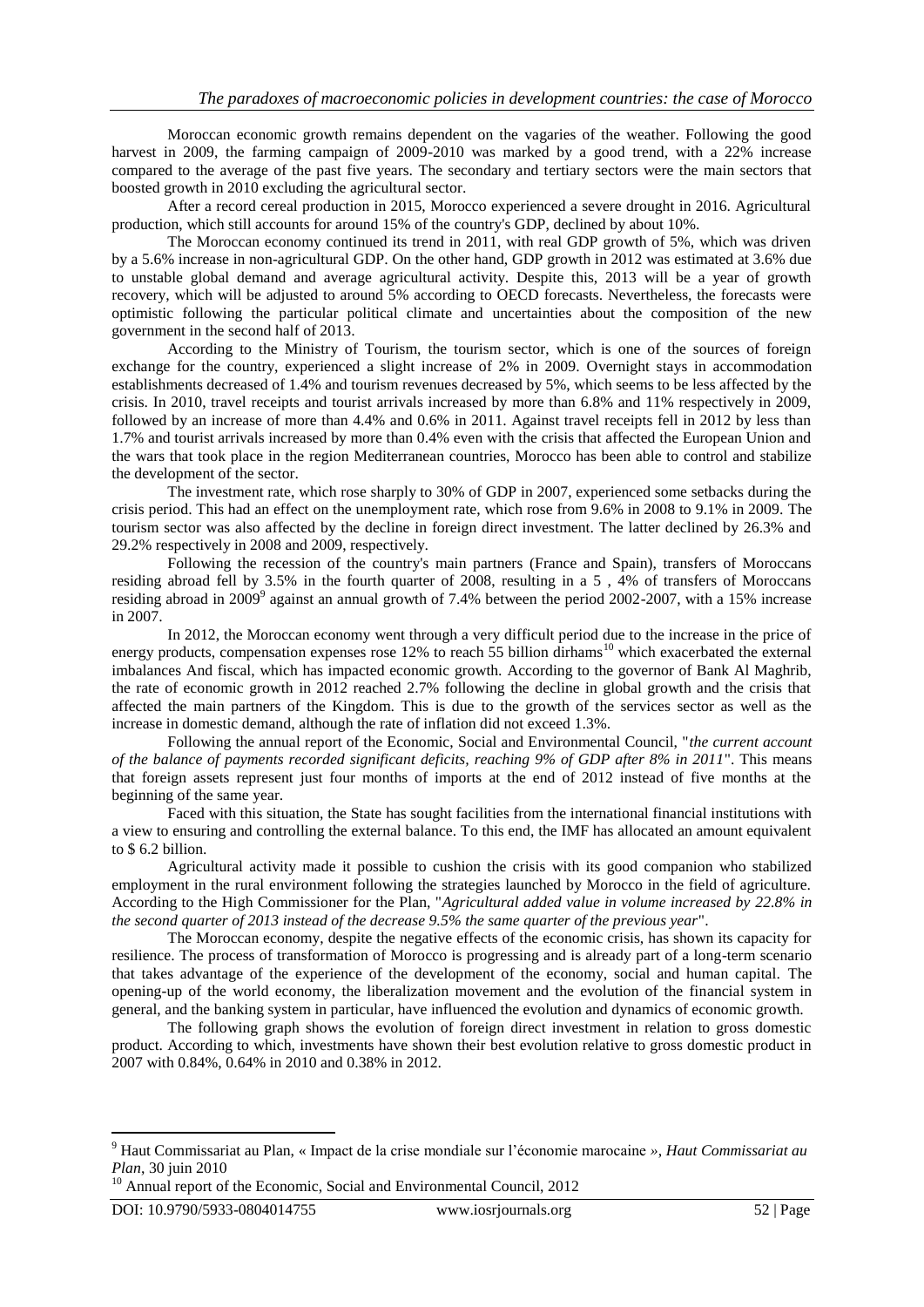

**Figure 2 :** Trends in foreign direct investment in Morocco relative to GDP

Source: developed by the author using data from the World Bank

This development of foreign direct investment is linked to the government's efforts to create an enabling environment and improved economic conditions which allowed Morocco to increase its inflows of foreign direct investment by a significant and gradual increase by six between 2002 and 2007 according to an OECD report.

Despite large public investments made in recent years, the non-agricultural sector remains sluggish, with a growth rate of around 3%. Unemployment has declined slightly to 9.4%, but this development masks a prolonged decline in the rate of participation in the labor market, which today is well below 50%. An estimated 1.7 million young people aged 15 to 24 who were out of school, unemployed or not in training by 2016. The currency exchange rate is determined by Reference to a basket of Euros and US dollars; inflation is contained at less than 2%.

The pursuit of prudent macroeconomic policies has helped to reduce external and fiscal imbalances in recent years. Coupled with robust fiscal management and financial control, the completion of the subsidy reform begun in 2014 has helped further reduce the budget deficit to an estimated 3.9% of GDP by 2016 and stabilize public debt around 66% of GDP.

The improvement in the public investment ratio and the fall in world oil prices have contributed to a considerable reduction in the current account deficit in recent years; A trend reversed only in 2016 as a result of an accommodative monetary policy and a recovery in private sector investment lending. Due to the persistence of large foreign direct investment flows, Morocco's foreign exchange reserves increased to 6.4 months of imports of goods and services by the end of 2016.

The process of transformation of Morocco is progressing and is already part of a long-term scenario that takes advantage of the experience of the development of the economy, social and human capital. But the impact of globalization on our daily lives has positive and negative consequences on production, economic growth, human and social development.

Yet Morocco is willing to pursue prudent macroeconomic policies and implement structural reforms to strengthen the business environment, modernize public administration and improve access to quality public services, among others. The gradual shift to a more flexible exchange rate regime announced by Al-Maghrib Bank from July 2017 is also expected to help strengthen Morocco's competitiveness. The programmed implementation of the organic finance law and the decentralization process should make it possible to strengthen the governance and efficiency of the public sector and, overall, annual GDP growth should reach its current potential of 4% on average. Moreover, it is unlikely that this positive trend will translate into significant improvements in the structure of the labor market.

Based on its geographical, historical and cultural characteristics as well as success and experience in social and economic development. Morocco must adopt an openness strategy to rebuild its partnerships by diversifying its partners and its production in the field of new technology. But, by adopting a regional dimension (for example, Morocco-Africa, Morocco -Union of the Arab Maghreb or Morocco -Mediterranean country).

In this perspective, Morocco must take advantage of the opportunities open to it and remain attentive on the evolution of the scenarios and difficulties that affect the world. It will be necessary to seek and integrate more and more to other markets in order to position itself in the world market.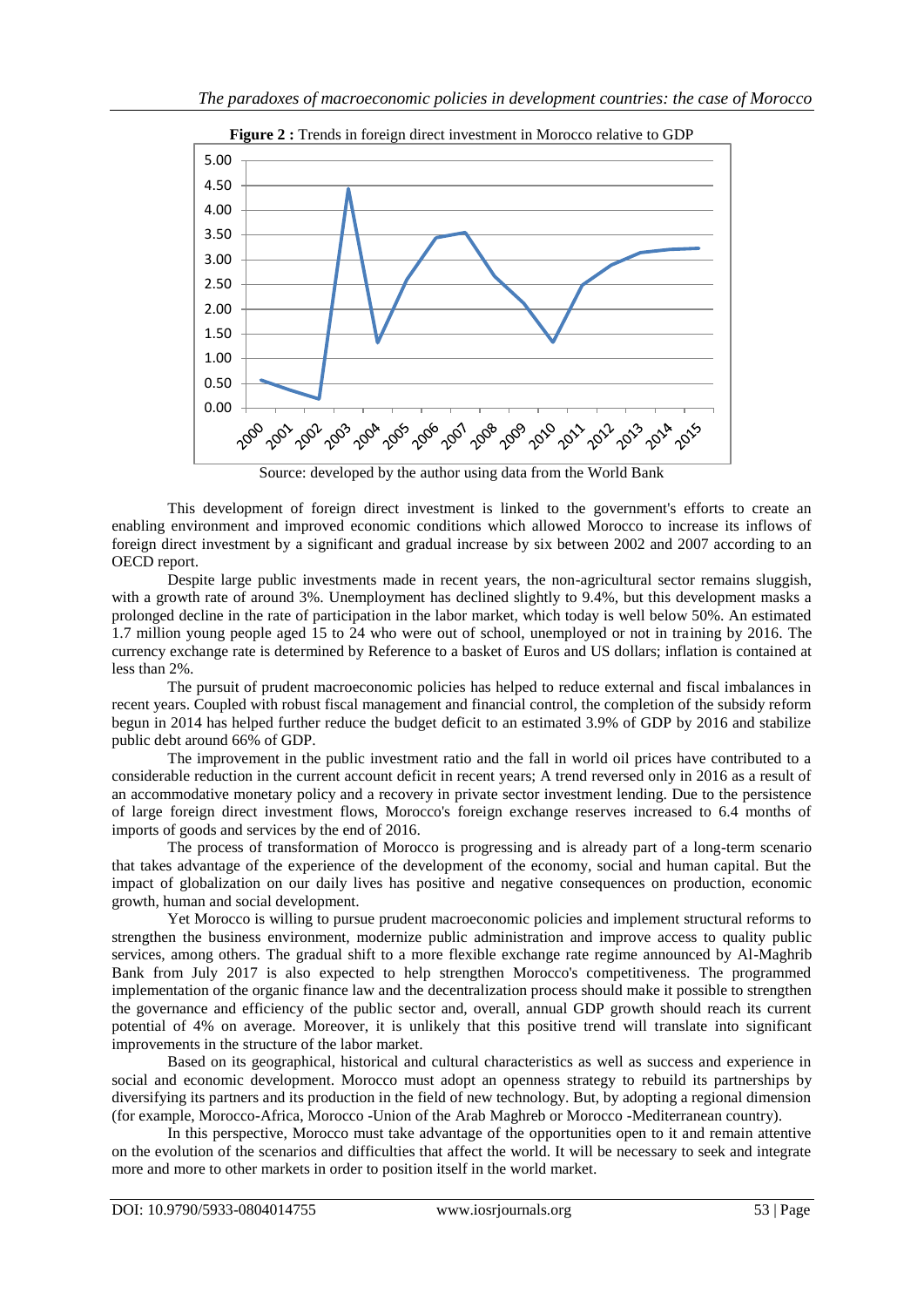### **Bibliography**

#### **Books:**

- [1]. Achy L., *L'économie marocaine en question*, Paris, L'Harmattan, 2007
- [2]. Aglietta M., *La crise : Pourquoi on en est arrivé là ? Comment en sortir ?*, Paris, Editions Michalon, 2008.
- [3]. Aktouf O., *La stratégie de l'autruche Post-mondialisation, management et rationalité économique*, Montréal, Éditions Écosociété, 2002
- [4]. Attali J., *La Crise, et après ?*, Paris, Fayard, 2009.
- [5]. Béchu T., *Economie et marchés financiers : perspectives 2010-2020*, Éditions d'Organisation, Groupe Eyrolles, 2010
- [6]. Bourgain A., Brot J., Gérardi H., *L'intégration de l'Afrique dans l'économie mondiale*, Editions Karthala, 2014
- [7]. Chaponnière J.-R. et Lautier M., « La montée des échanges Sud-Sud dans le commerce mondial », *in* CEPII, *L'économie mondiale 2013*, Paris, La Découverte, 2012
- [8]. Combe E., *La politique de la concurrence*, Paris, Éditions La Découverte, 2002
- [9]. Kiani K. M. , Business Cycle Fluctuations and Economic Policy, New York, Nova Science Publishers, 2009
- [10]. Krugman P. R., Obstfeld M., *Economie internationale*, <sup>4e</sup> édition, Editions De Boeck, 2004
- [11]. Krugman P. R., *La mondialisation n'est pas coupable Vertus et limites du libre-échange*, Paris, Editions La Découverte, 2000.
- [12]. Lacoste O., *Comprendre les crises financières*, Editions Groupe Eyrolles, 2009.
- [13]. Machrafi B., Conjoncture Econonomique et système bancaire marocain, (1980-2013), Ph.D. Thesis, Mohammed V University in Rabat, November 2016.
- [14]. Mouhoubila S., *Face cachée de la crise financière mondiale*, Editions L'Harmattan, 2009.
- [15]. Ost C., Hamaide C., *L'économie en mouvement : outils d'analyse de la conjoncture*, 2<sup>e</sup> édition, Editions De Boeck, 1996
- [16]. Rainelli M., *Le commerce international*, 9<sup>e</sup> édition, Paris, Éditions La Découverte, 2003
- [17]. Stiglitz J. E., *La Grande désillusion*, Paris, Editions Fayard, 2002

#### **Papers and report:**

- [18]. Abdelmoumni F., Akesbi N., Balafrej O., Bouabid A., Bouabid A., Charafi Y., Elhariry K., El Mesbahi K., Guedira N., Rachidi D., Rharbaoui O. et Tazi K., « Le Maroc a-t-il une stratégie de développement économique ? Quelques éléments de réflexion pour un véritable décollage économique et social », *Fondation Abderrahim Bouabid*, Juin 2010.
- [19]. Agénor, P.R. and El Aynaoui, K. Morocco: Growth strategy for 2025 in an evolving international environment. Books & Reports. OCP Policy Center. number 978-9954-35-175-8., 2015.
- [20]. Agénor, P.R., O. Canuto, and M. Jelenic.. Avoiding middle-income growth traps. World Bank Economic Premise, 2012
- [21]. Aitken, B. J., and Harrison, A. E., Do domestic firms benefit from direct foreign investment? Evidence from Venezuela. The American Economic Review. 89, 1999
- [22]. Institut Amadeus, « Le Maroc en Afrique : la voie royale », *Institut Amadeus*, 2015
- [23]. BAM (Bank Al-Maghrib) and (CESE) Economic, Social and Environmental Council. 2016. "Richesse Globale du Maroc entre 1999 et 2013." Unpublished. Kingdom of Morocco.
- [24]. Bank Al Maghrib, Enquête mensuelle de conjoncture dans l'industrie, Mars 2009
- 
- [25]. Bank Al Maghrib, Rapport de Bank Al-Maghrib sur l'exercice de 2015 [26]. Bank Al Maghrib, Rapport sur la politique monétaire, n° 10/2009, 24 mars 2009
- [27]. Bank Al Maghrib, Résultats trimestriels de l'enquête mensuelle de conjoncture, 1er trimestre 2009
- [28]. Bank Al Maghrib, Revue mensuelle de la conjoncture économique, monétaire et financière, Avril 2009 [29]. Banque Mondiale, « Promouvoir la croissance et l'emploi dans le Royaume du Maroc », Banque Mond
- [29]. Banque Mondiale, « Promouvoir la croissance et l'emploi dans le Royaume du Maroc », *Banque Mondiale*, New Yourk, 2006
- [30]. Becker, Gary S. 1962. "Investment in Human Capital: A Theoretical Analysis." Journal of Political Economy 70 (5): 9–49.
- [31]. Benabdejlil, Nadia, Yannick Lung, and Alain Piveteau. 2016. "L'émergence d'un pôle automobile à Tanger (Maroc)." Cahiers du GREThA, n°2016-04.
- [32]. Billaudot B., « La dynamique macro-économique de l'économie marocaine (1986-2003) Etat de lieux », *Critique économique*, n°15, hiver-printemps 2005, p3-p49
- [33]. Chauffour J-P, « Résumé : Le Maroc à l'horizon 2040 Investir dans le capital immatériel pour accélérer l'émergence économique », *Directions du développement*, Groupe de la Banques Mondiale, 2017
- [34]. Chauffour J. P. et Sekkat K., « De l'éveil politique à l'éveil économique dans le monde arabe : la voie de l'intégration économique », Rapport sur le commerce et l'investissement direct étranger pour le Partenariat de Deauville, mai 2012
- [35]. Centre de Développement de l'Organisation de Coopération et de Développement Economiques, « Maroc », in Perspectives économiques en Afrique 2013, *Éditions OCDE*, 13 Juin 2009
- [36]. Centre de Développement de l'OCDE, « Maroc », in Perspectives économiques en Afrique 2013, *Éditions OCDE*, 09 Juin 2010
- [37]. Centre de Développement de l'OCDE, « Maroc », in Perspectives économiques en Afrique 2013 : L'Afrique et ses partenaires émergents, *Éditions OCDE*, 06 Juin 2011
- [38]. Centre de Développement de l'OCDE, « Maroc », in Perspectives économiques en Afrique 2013 : Promouvoir l'emploi des jeunes, *Éditions OCDE*, 28 Mai 2012
- [39]. Centre de Développement de l'OCDE, « Maroc », in Perspectives économiques en Afrique 2013 : Transformation structurelle et ressources naturelles, *Éditions OCDE*, Aout 2013
- [40]. Clark J. M., "Strategie Factors in Business Cycles", New-York, National Bureau of Economic Research, 1935, p. 4-5
- [41]. CNUCD, « Le développement économique en Afrique, La coopération Sud-Sud l'Afrique et les nouvelles formes de partenariat pour le développement », *Nations Unies*, 2010
- [42]. CNUCD, « Le développement économique en Afrique, Commerce intra-africain : libérer le dynamisme du secteur privé », *Nations Unies*, 2013
- [43]. CNUCD, « Le développement économique en Afrique, Chapitre 5 : transformation structurelle et développement durable en Afrique », *Nations Unies*, 2012
- [44]. CNUCED et de l'ONUDI, « Le développement économique en Afrique, Promouvoir le développement industriel en Afrique dans le nouvel environnement mondial », *Nations Unies*, 2011
- [45]. El Mokri, Karim. 2016. "Le défi de la transformation économique structurelle: une analyse, par la complexité économique. " Research Paper Series, OCP Policy Center.
- [46]. Eggoh J. C., « Développement financier, instabilité financière et croissance économique : un réexamen de la relation », Région et Développement, n° 32-2010
- [47]. Eggoh J. C., « Développement financier et croissance : une synthèse des contributions pionnières », Document de Recherche n° 2009-18, Laboratoire d'Economie d'Orléans, Faculté de Droit, d'Economie et de Gestion[, http://www.univ-orleans.fr/DEG/LEO](http://www.univ-orleans.fr/DEG/LEO)
- [48]. Fischer S., "The Role of Macroeconomic Factors in Growth", Journal of Monetary Economics, vol. 32, n°3, 1993, p. 485-511.